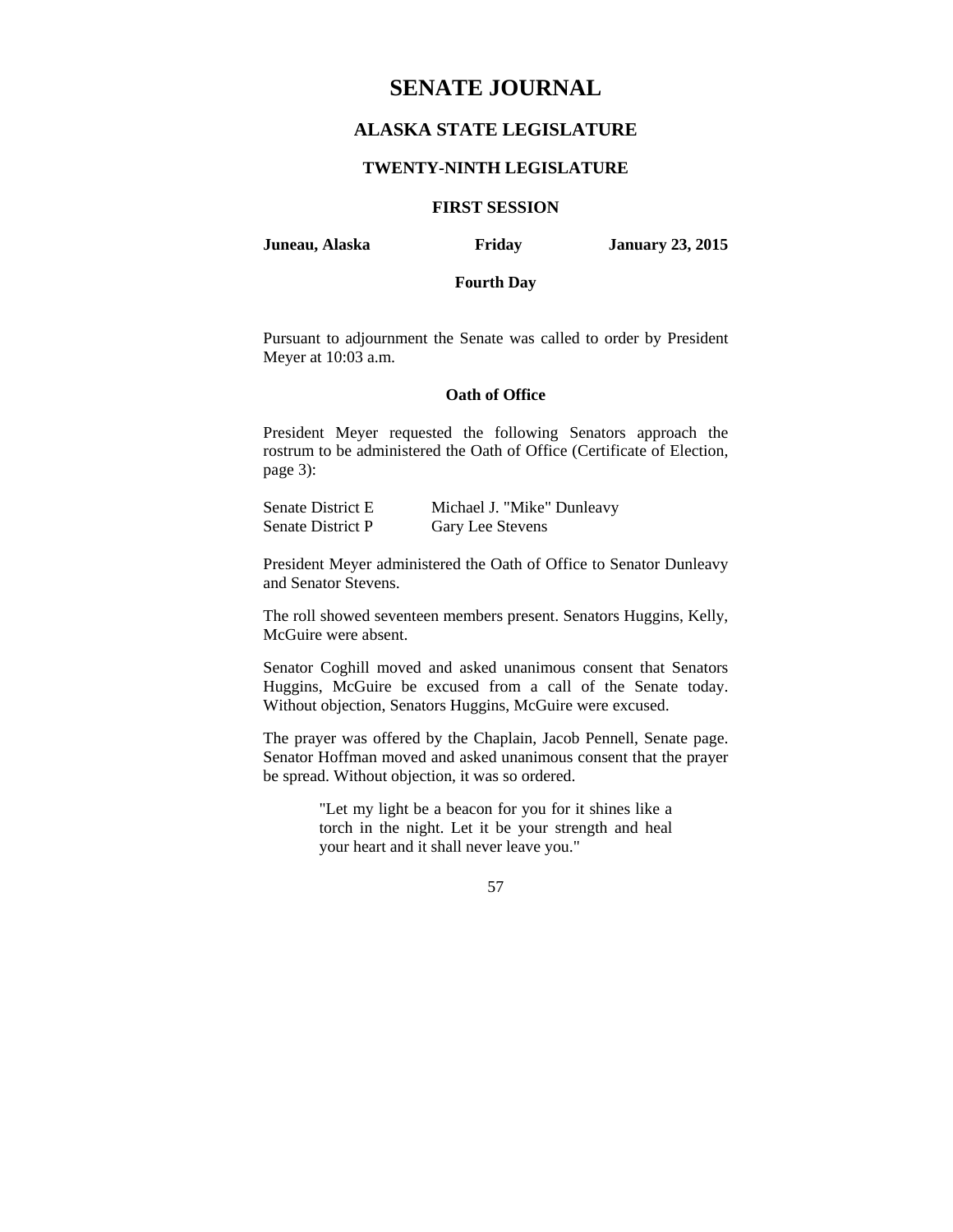With this in mind, friends, I pray you take the light and strength into your own hearts so that you may make this a successful day.

Senator Coghill led the Senate in the Pledge of Allegiance.

## **Certification**

Senator Coghill moved and asked unanimous consent that the journals for the second and third legislative days, Senate and House Joint Journal Supplement No. 1 and House and Senate Joint Journal Supplement No. 2 be approved as certified by the Secretary. Without objection, it was so ordered.

The presence of Senator Kelly was noted.

#### **Messages from the Governor**

Letter dated January 20 was read stating in accordance with Article III, Sections 26 and 27 of the Alaska Constitution, I submit the following appointees for confirmation by a majority of the members of the Legislature in joint session as set out below:

#### **Alaska Commercial Fisheries Entry Commission**

Verne Rupright – Wasilla Appointed: 1/19/2015 Term Expires: 3/1/2017

#### **Board of Fisheries**

Dr. Roland Maw – Kasilof Appointed: 1/19/2015 Term Expires: 6/30/2018

The appointments were referred to the State Affairs and Resources Committees.

#### **Alaska Mental Health Trust Authority Board of Trustees**

Carlton Smith – Juneau Appointed: 1/19/2015 Term Expires: 3/1/2019

The appointment was referred to the Health and Social Services and Finance Committees.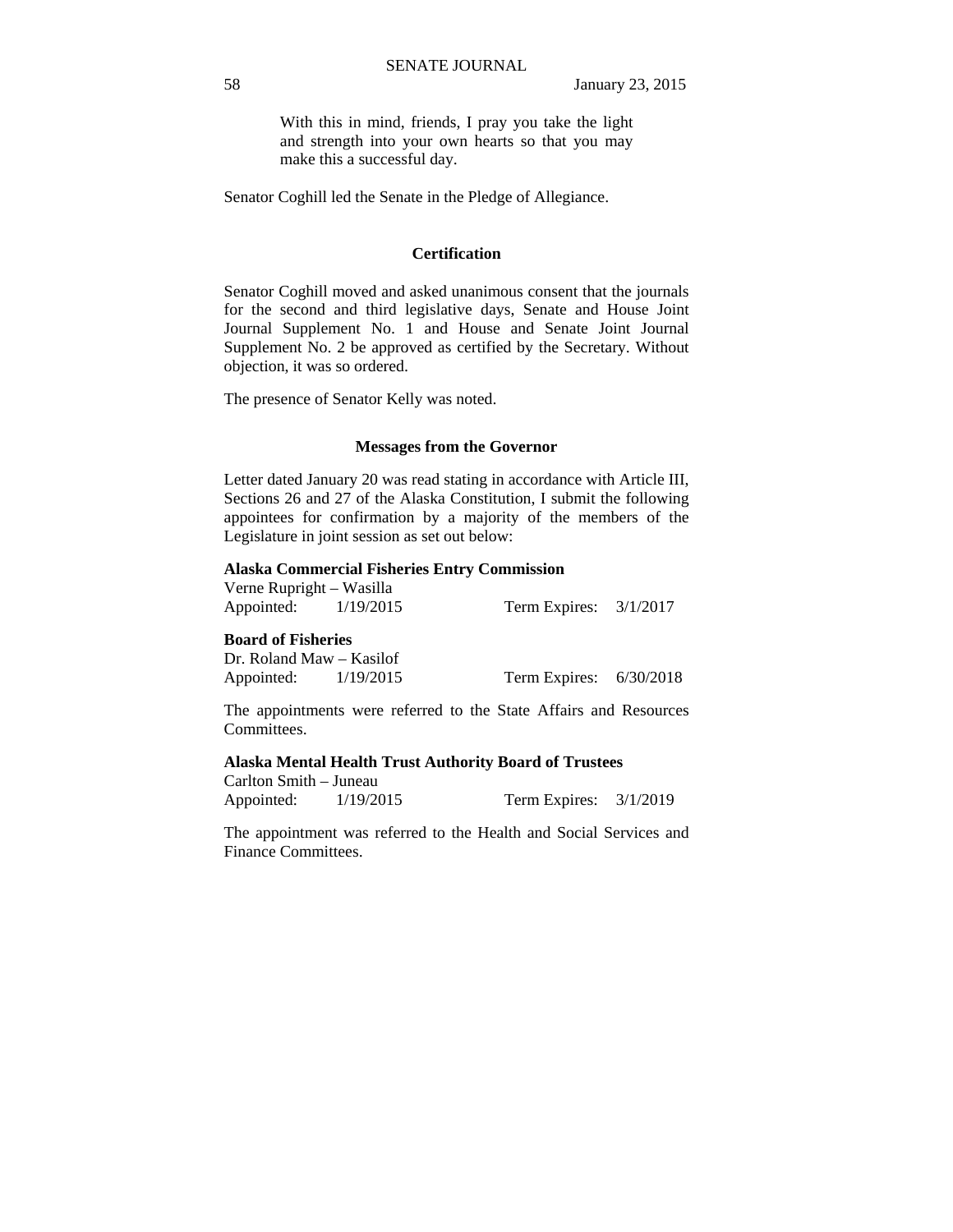January 23, 2015 59

## **Alaska Oil and Gas Conservation Commission**

|            | Michael Gallagher - Anchorage |                          |  |
|------------|-------------------------------|--------------------------|--|
| Appointed: | 1/19/2015                     | Term Expires: $3/1/2021$ |  |

The appointment was referred to the Resources and Finance Committees.

## **Alaska Workers' Compensation Board**

Lake Williams – Fairbanks Appointed: 5/24/2014 Reappointed: 1/19/2015 Term Expires: 3/1/2017

## **Board of Certified Real Estate Appraisers**

| Renee Piszczek – Fairbanks |          |                          |  |
|----------------------------|----------|--------------------------|--|
| Appointed:                 | 9/2/2014 |                          |  |
| Reappointed: $1/19/2015$   |          | Term Expires: $3/1/2017$ |  |

The appointments were referred to the Labor and Commerce and Finance Committees.

## **Board of Massage Therapists**

| Appointed: 1/19/2015                               | David Edwards-Smith - Soldotna | Term Expires: $3/1/2018$ |  |
|----------------------------------------------------|--------------------------------|--------------------------|--|
| Amanda Unser – Anchorage<br>Appointed: 1/19/2015   |                                | Term Expires: $3/1/2017$ |  |
| Traci Gilmour – Juneau<br>Appointed: 1/19/2015     |                                | Term Expires: $3/1/2016$ |  |
| Ron Gibbs – Kodiak<br>Appointed: 1/19/2015         |                                | Term Expires: $3/1/2017$ |  |
| Shirley Nelson – Anchorage<br>Appointed: 1/19/2015 |                                | Term Expires: $3/1/2017$ |  |
|                                                    |                                |                          |  |

# **State Medical Board**

|                          | Dr. Steven (Craig) Humphreys – Soldotna |                          |  |
|--------------------------|-----------------------------------------|--------------------------|--|
| Appointed: 11/25/2014    |                                         |                          |  |
| Reappointed: $1/19/2015$ |                                         | Term Expires: $3/1/2016$ |  |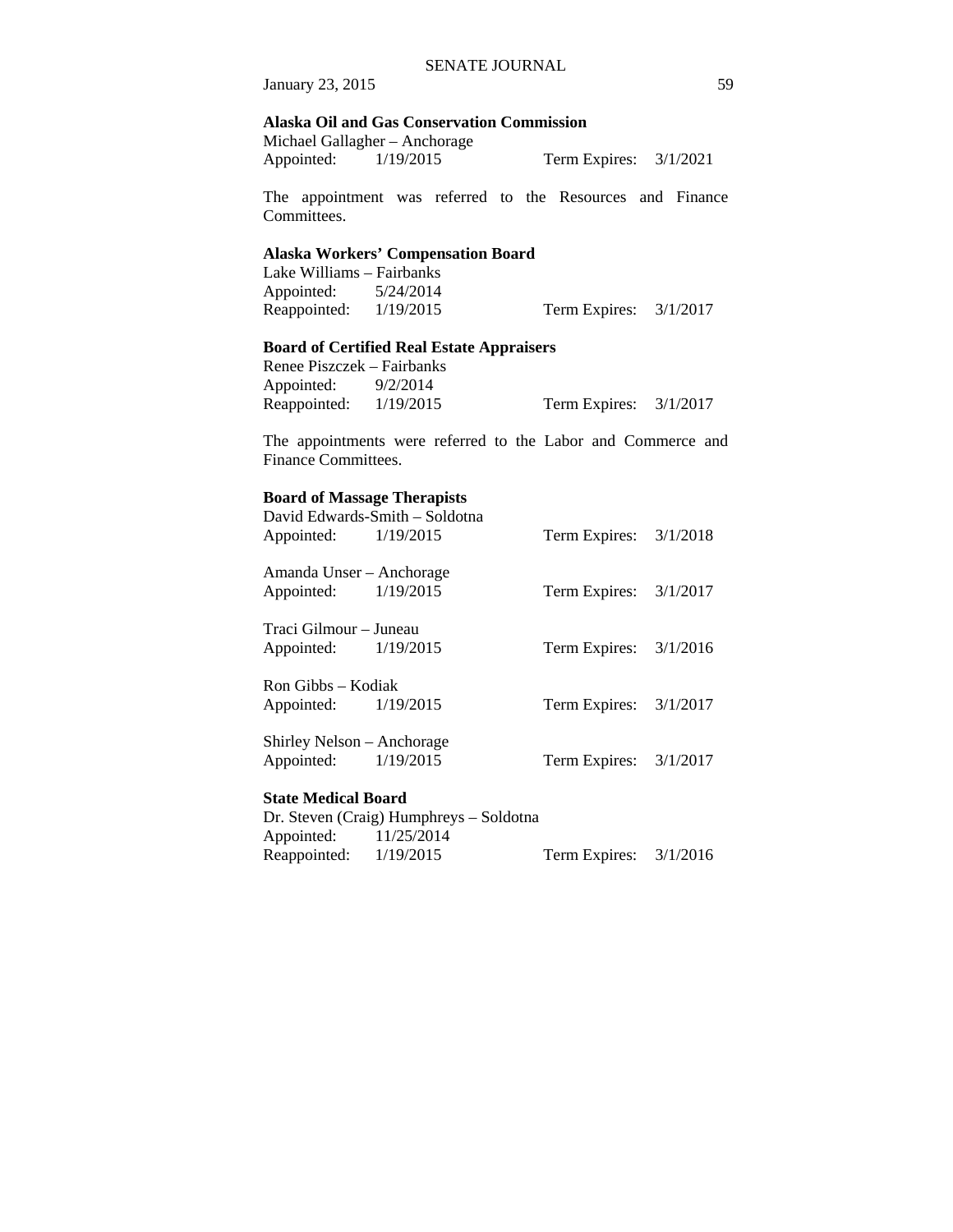## **Board of Examiners in Optometry**

Dr. Stephen Stralka – Anchorage Appointed: 11/25/2014 Reappointed: 1/19/2015 Term Expires: 3/1/2017

The appointments were referred to the Labor and Commerce and Health and Social Services Committees.

#### **State Assessment Review Board**

William Roberts – Kodiak Appointed: 11/24/2014 Reappointed:  $1/19/2015$  No defined term

Steve Van Sant – Palmer Appointed:  $1/19/2015$  No defined term

The appointments were referred to the Community and Regional Affairs and Finance Committees.

## **Violent Crimes Compensation Board**

Dr. George Brown – Douglas Appointed: 6/24/2014 Reappointed: 1/19/2015 Term Expires: 3/1/2018

The appointment was referred to the Health and Social Services and Judiciary Committees.

## **Communications**

The following reports are on file in the Office of the Secretary of the Senate:

2014 Annual Report from Sheryl Weinberg, Executive Director Southeast Regional Resource Center (SERRC)

Annual Review of Assets from Ted Leonard, Executive Director Alaska Industrial Development and Export Authority in accordance with AS 44.88.205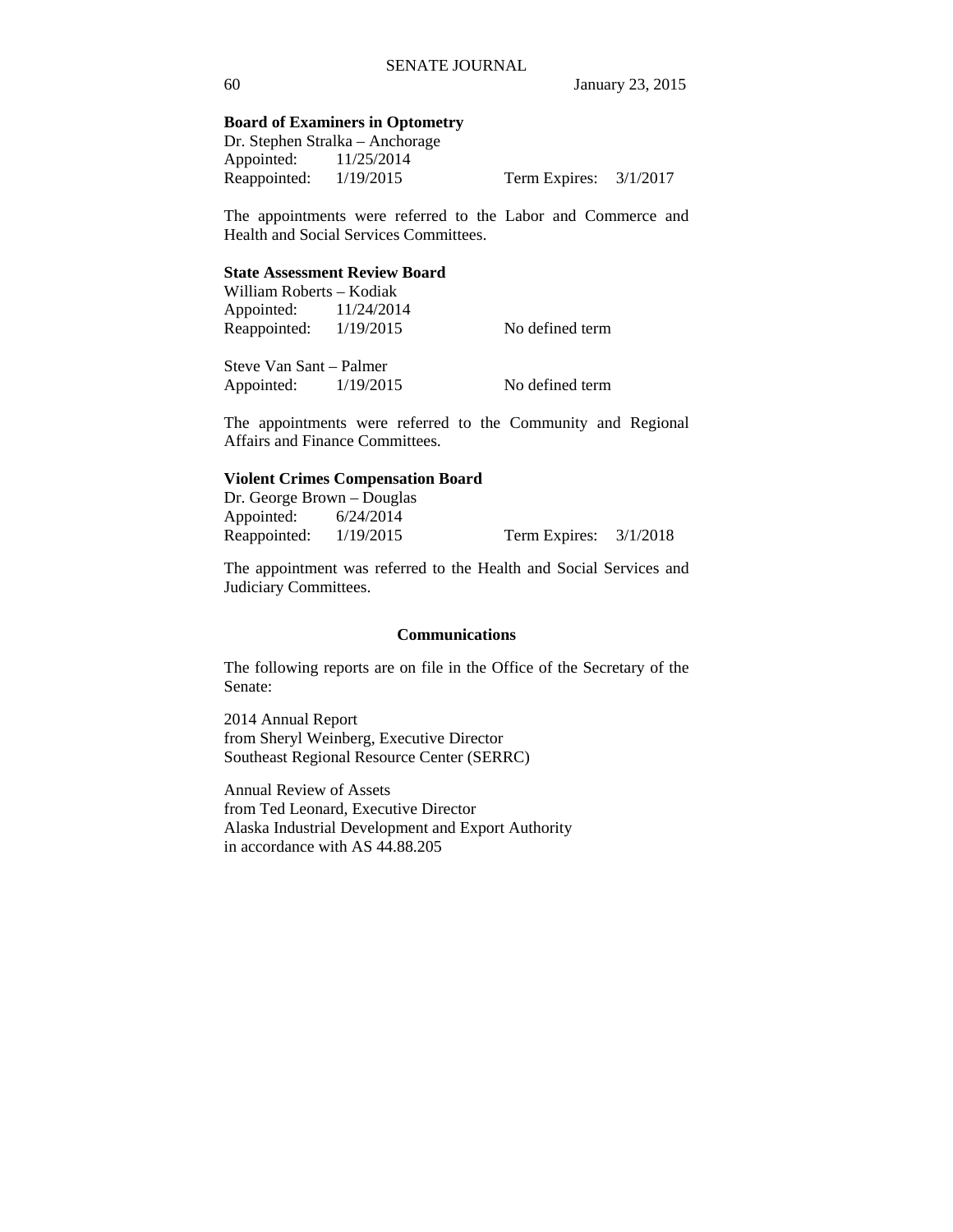January 23, 2015 61

The following Budget and Audit Reports were received from Kris Curtis, Legislative Auditor, in accordance with AS 24.20.311 and are on file in the Office of the Secretary of the Senate:

Unabridged Annual Report 2014

Condensed Annual Report 2014

#### **Introduction and Reference of Senate Resolutions**

## **SJR 8**

SENATE JOINT RESOLUTION NO. 8 BY SENATOR WIELECHOWSKI,

> Urging the United States Congress to pass legislation that requires that a decision to take a charge of sexual assault arising in the military to court martial be made by high ranking and experienced military prosecutors outside of the chain of command, and takes the process of investigating and prosecuting sexual assault in the military outside of the complainant's chain of command.

was read the first time and referred to the State Affairs and Judiciary Committees.

#### **SCR 2**

SENATE CONCURRENT RESOLUTION NO. 2 BY SENATOR MEYER,

> Recognizing Miss Alaska as the official hostess of the State of Alaska.

was read the first time and referred to the State Affairs Committee.

## **Introduction and Reference of Senate Bills**

## **SB 29**

SENATE BILL NO. 29 BY SENATOR MEYER, entitled: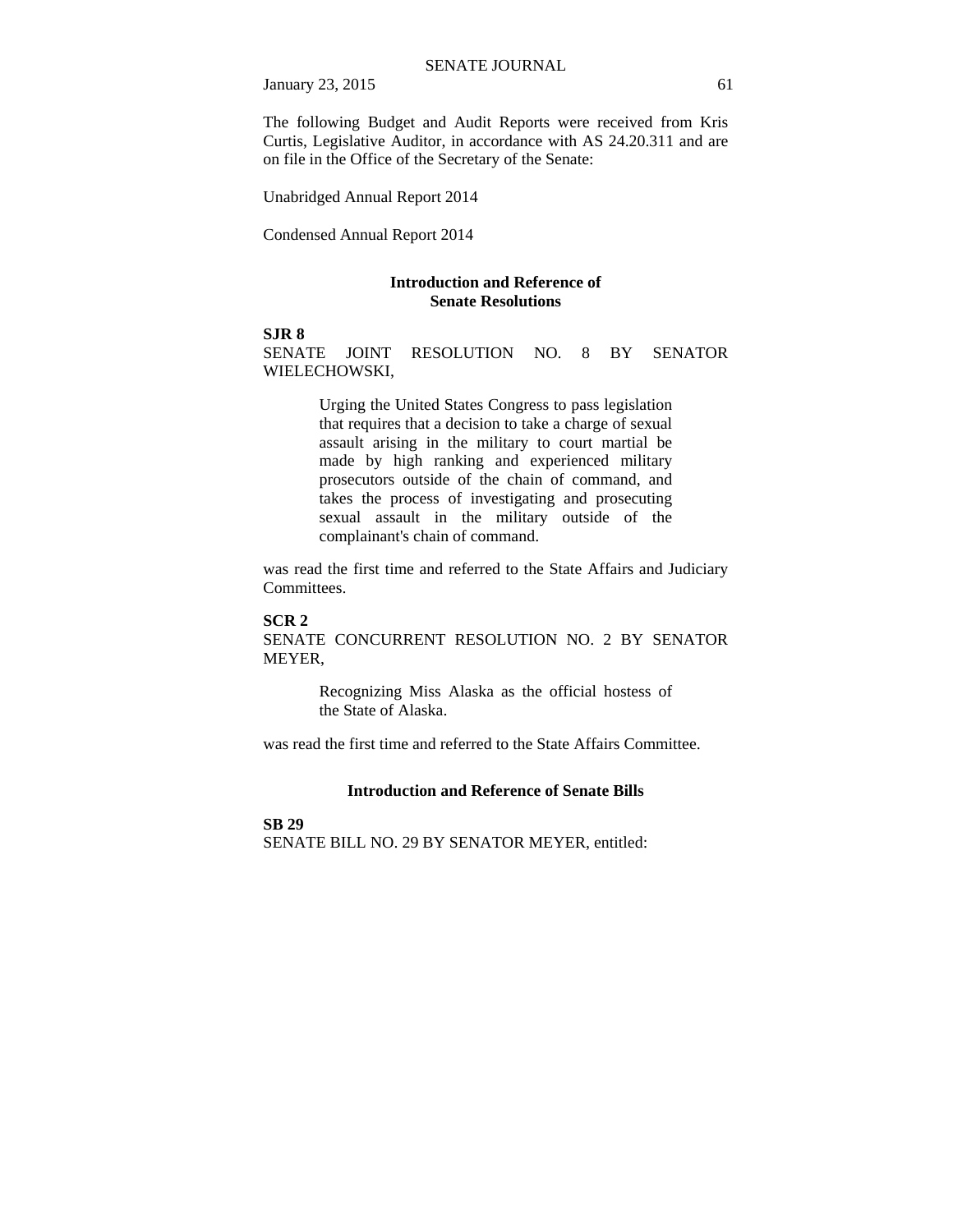"An Act relating to the membership of the State Medical Board."

was read the first time and referred to the Labor and Commerce and Finance Committees.

#### **SB 30**

SENATE BILL NO. 30 BY THE SENATE JUDICIARY COMMITTEE, entitled:

> "An Act relating to controlled substances; relating to marijuana; relating to driving motor vehicles when there is an open marijuana container; and providing for an effective date."

was read the first time and referred to the Judiciary and Finance Committees.

## **Consideration of the Calendar**

#### **Citations**

Senator Coghill moved and asked unanimous consent that the following citation be made a special order of business. Without objection, it was so ordered.

#### **Special Order of Business**

Honoring - Father Fernando "Fred" Bugarin Jr. Representative(s) Tarr Senator(s) Ellis, Meyer, Bishop, Coghill, Costello, Dunleavy, Egan, Gardner, Giessel, Hoffman, Huggins, Kelly, MacKinnon, McGuire, Micciche, Olson, Stedman, Stevens, Wielechowski

Senator Coghill moved and asked unanimous consent that the citation be adopted. Without objection, the citation was adopted and referred to the Secretary for transmittal.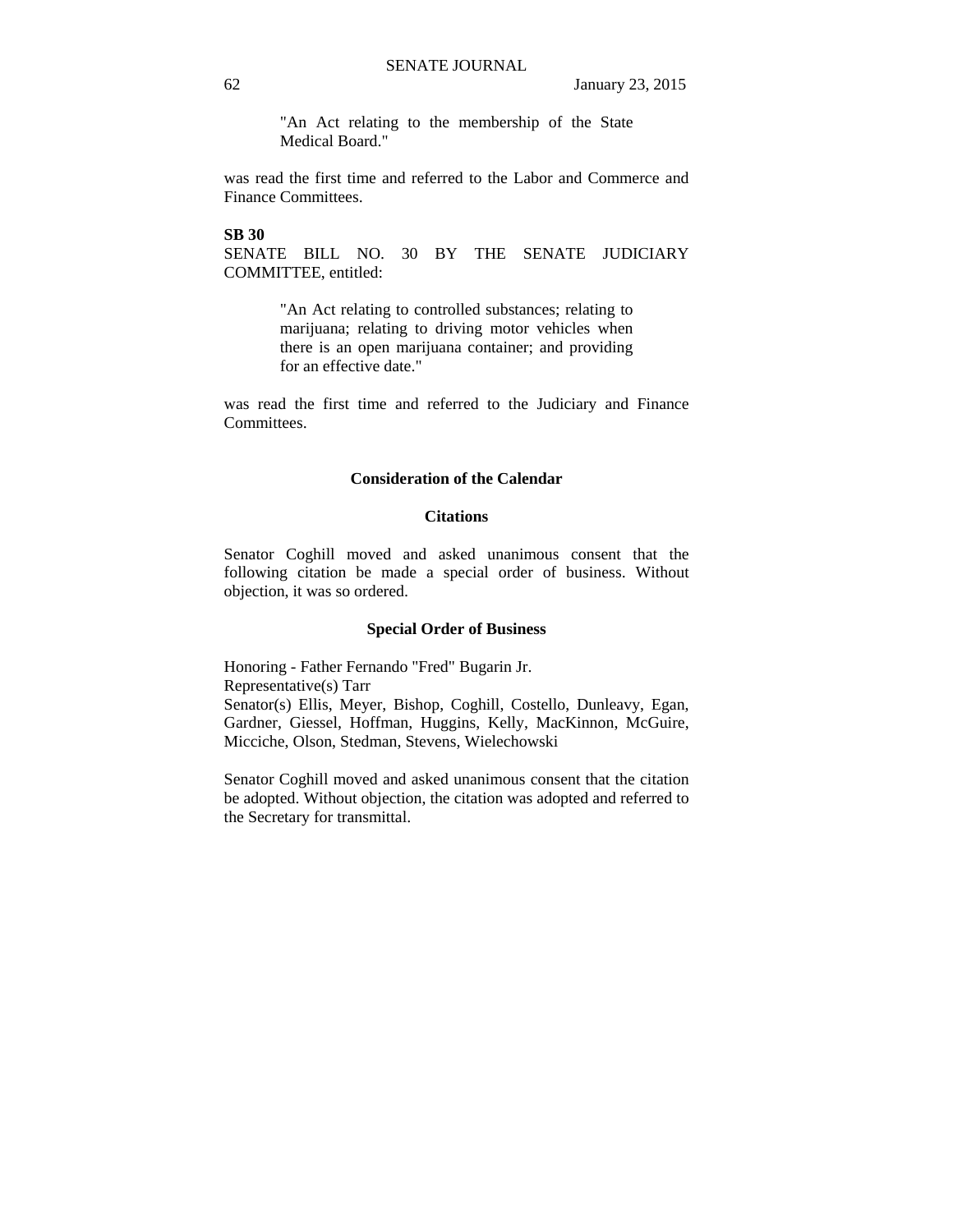## **Unfinished Business**

#### **SB 6**

Senators Giessel, Dunleavy, Bishop moved and asked unanimous consent to be shown as cosponsors on SENATE BILL NO. 6 "An Act exempting the state from daylight saving time; and providing for an effective date." Without objection, it was so ordered.

#### **SB 2**

Senator Ellis moved and asked unanimous consent to be shown as a cosponsor on SENATE BILL NO. 2 "An Act relating to a voluntary preference for veterans and for spouses and domestic partners of veterans by private employers." Without objection, it was so ordered.

#### **SB 12**

Senator Ellis moved and asked unanimous consent to be shown as a cosponsor on SENATE BILL NO. 12 "An Act relating to the payment of sick leave by employers; and providing for an effective date." Without objection, it was so ordered.

### **SB 20**

Senator Ellis moved and asked unanimous consent to be shown as a cosponsor on SENATE BILL NO. 20 "An Act adding to the powers and duties of the State Commission for Human Rights; and relating to and prohibiting discrimination based on sexual orientation or gender identity or expression." Without objection, it was so ordered.

#### **SB 25**

Senator Ellis moved and asked unanimous consent to be shown as a cosponsor on SENATE BILL NO. 25 "An Act relating to victims of criminal offenses." Without objection, it was so ordered.

#### **SJR 6**

Senator Ellis moved and asked unanimous consent to be shown as a cosponsor on SENATE JOINT RESOLUTION NO. 6 Urging the United States Congress and the President of the United States to work to amend the Constitution of the United States to prohibit corporations, unions, and individuals from making unlimited independent expenditures supporting or opposing candidates for public office. Without objection, it was so ordered.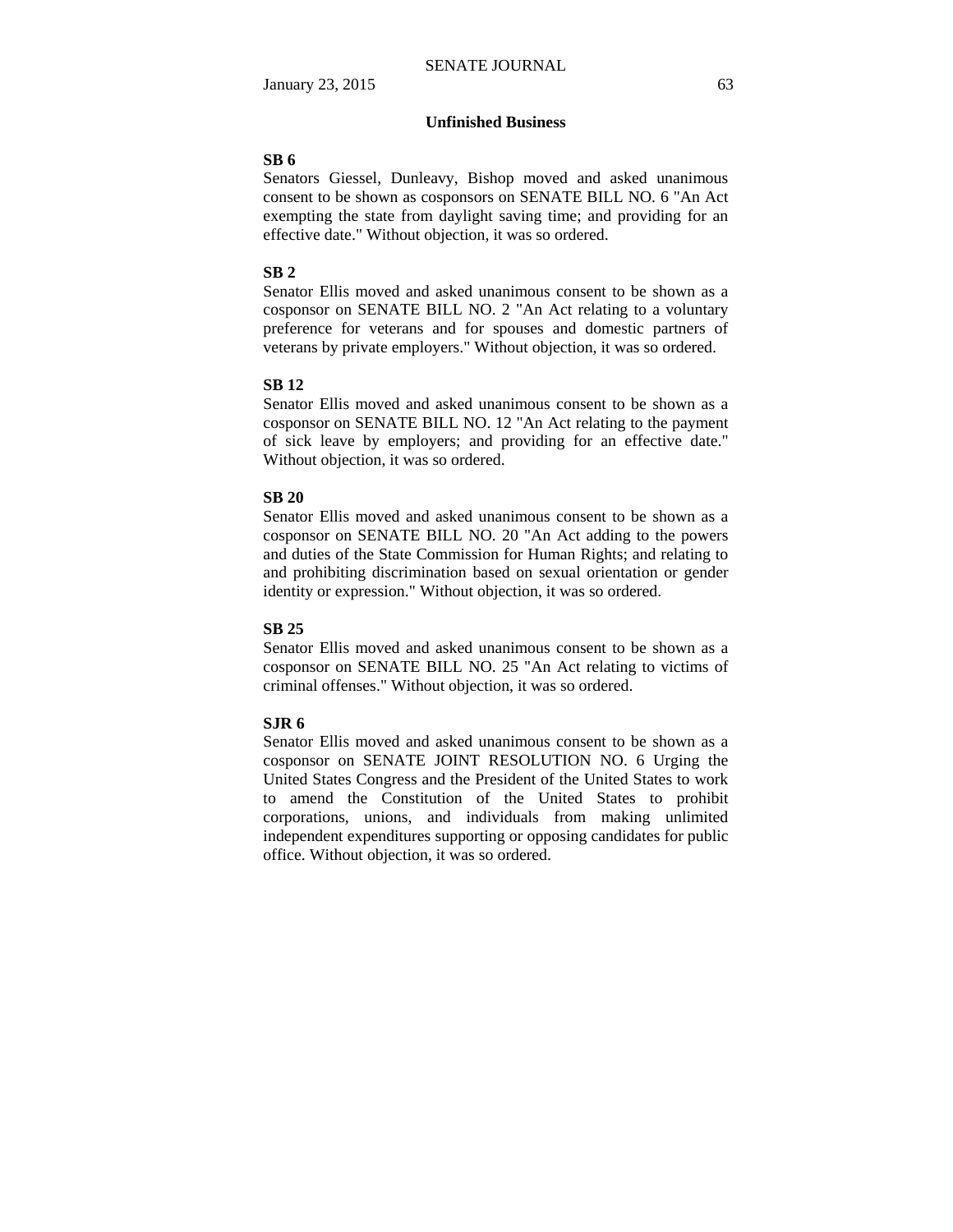## **SJR 7**

Senator Ellis moved and asked unanimous consent to be shown as a cosponsor on SENATE JOINT RESOLUTION NO. 7 Supporting the construction by American Indian Veterans Memorial, Inc., of an Alaska Native, American Indian, and Native Hawaiian veterans' monument in the nation's capital. Without objection, it was so ordered. #END

Senator Stevens moved and asked unanimous consent to be excused from a call of the Senate from afternoon plane time, February 4 through evening plane time, February 8. Without objection, Senator Stevens was excused.

Senator Stedman moved and asked unanimous consent to be excused from a call of the Senate from plane time, January 28 through plane time, January 29. Without objection, Senator Stedman was excused.

Senator Costello moved and asked unanimous consent to be excused from a call of the Senate from morning plane time, January 24 through morning plane time, January 26. Without objection, Senator Costello was excused.

#### **Announcements**

Announcements are at the end of the journal.

#### **Adjournment**

Senator Coghill moved and asked unanimous consent that the Senate stand in adjournment until 11:00 a.m., January 26, 2015. Without objection, the Senate adjourned at 10:32 a.m.

> Liz Clark Secretary of the Senate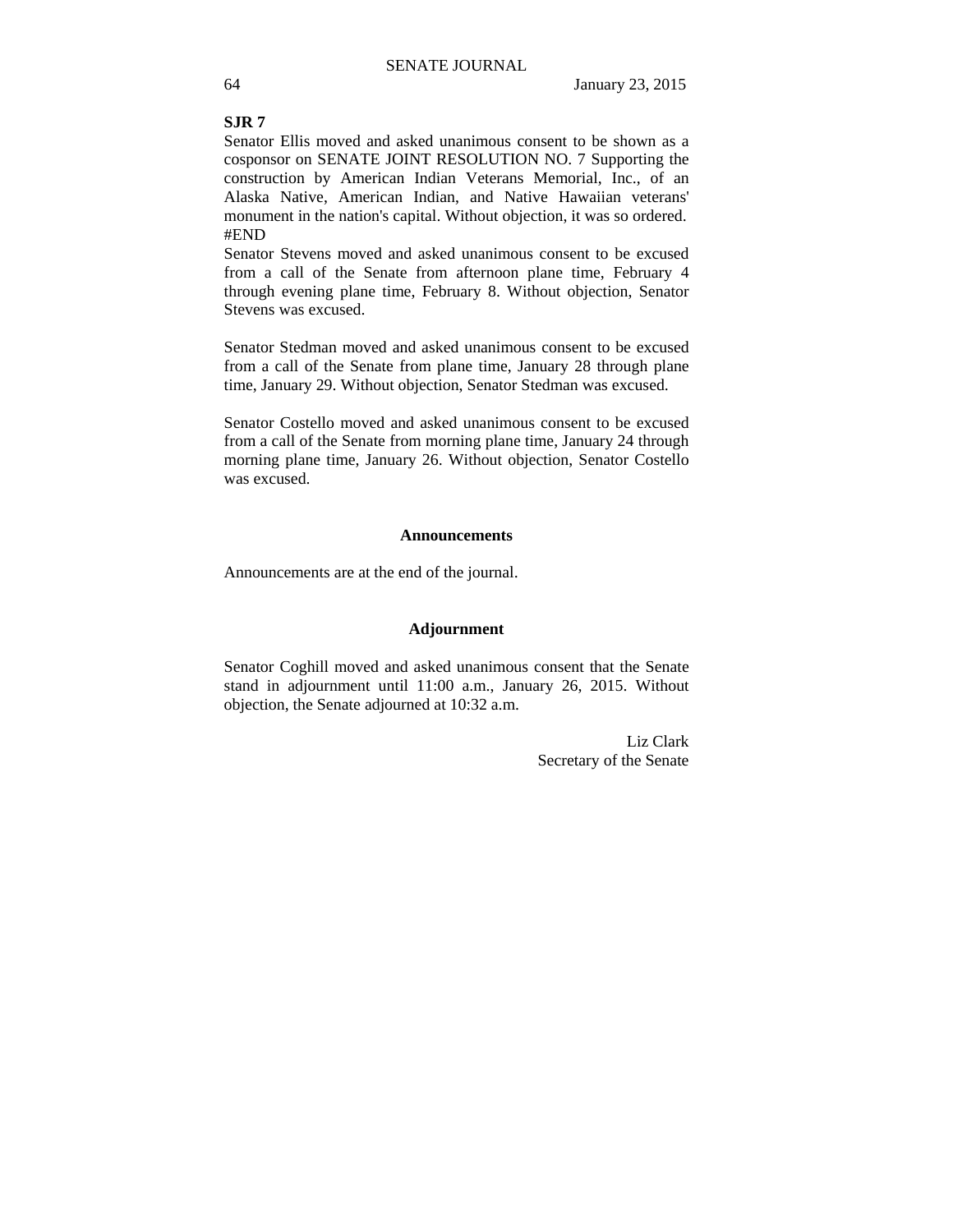#### **Announcements**

Americans with Disabilities Act Notice - Persons with disabilities who require special accommodation or alternative communication formats to access committee meetings may contact the appropriate committee office or the Legislative Information Office in their community. Reasonable advance notice is needed to accommodate the request. For further information, call the ADA Coordinator at 465-3854 Voice/465-4980 TDD.

## **STANDING COMMITTEES**

+ indicates teleconference

= indicates bill previously heard/scheduled

## **COMMUNITY & REGIONAL AFFAIRS**

| <b>Jan 27</b> | <b>Tuesday</b><br>No Meeting Scheduled  | <b>Butrovich 205</b> | 3:30 PM   |
|---------------|-----------------------------------------|----------------------|-----------|
| <b>Jan 29</b> | <b>Thursday</b><br>No Meeting Scheduled | <b>Butrovich 205</b> | $3:30$ PM |
|               |                                         |                      |           |

## **EDUCATION**

| Jan <sub>27</sub> | <b>Tuesday</b><br>No Meeting                    | <b>Butrovich 205</b> | 3:30 PM |
|-------------------|-------------------------------------------------|----------------------|---------|
| Jan <sub>29</sub> | <b>Thursday</b>                                 | <b>Butrovich 205</b> | 3:30 PM |
| $^{+}$            | Presentation: Role of the State Board of        |                      |         |
|                   | Education; Presentation: Federal Grant Programs |                      |         |
|                   | and Corresponding Mandates                      |                      |         |
|                   | Mike Hanley, Commissioner, Department of        |                      |         |
|                   | <b>Education and Early Development</b>          |                      |         |
|                   | Susan McCauley, Director, Teaching and Learning |                      |         |
|                   | Support, DEED                                   |                      |         |
|                   |                                                 |                      |         |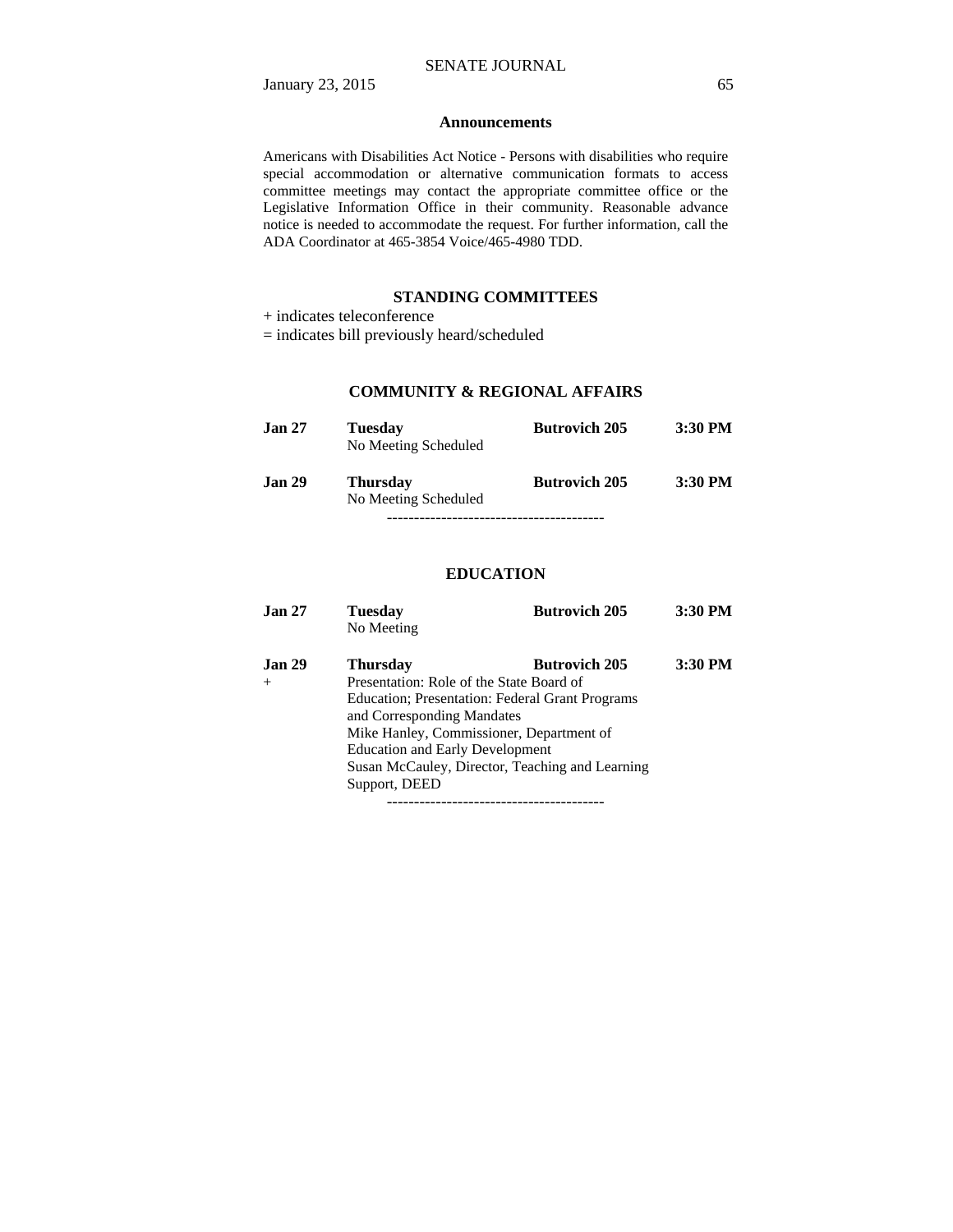# **FINANCE**

| <b>Jan 23</b>                | <b>Senate Finance 532</b><br>Friday                                                                                                                                                                                                                                                                                             | 9:00 AM |
|------------------------------|---------------------------------------------------------------------------------------------------------------------------------------------------------------------------------------------------------------------------------------------------------------------------------------------------------------------------------|---------|
| $^{+}$<br>$\hspace{0.1mm} +$ | -- Recessed to 01/26/15 9:00 am --<br>Presentation: Overview FY16 Operating and Capital<br>Budgets; Pat Pitney, Director, Office of<br>Management and Budget<br>-- Postponed to 01/26/15 9:00 am --<br>Presentation: Fall 2014 Forecast                                                                                         |         |
|                              | Randall Hoffbeck, Commissioner-Designee<br>Department of Revenue                                                                                                                                                                                                                                                                |         |
| <b>Jan 26</b><br>$^{+}$      | <b>Senate Finance 532</b><br><b>Monday</b><br>-- Continued from 01/23/15 --<br>Presentation: Overview FY16 Operating and Capital<br>Budgets Pat Pitney, Director, Office of<br>Management and Budget<br>Presentation: Fall 2014 Forecast<br>Randall Hoffbeck, Commissioner-Designee<br>Department of Revenue                    | 9:00 AM |
| <b>Jan 27</b><br>$+$         | <b>Senate Finance 532</b><br><b>Tuesday</b><br>Presentation: Oil and Gas Tax Credits<br>Janak Mayer and Nikos Tsafos, Legislative Budget<br>& Audit Consultants, enalytica                                                                                                                                                      | 9:00 AM |
| <b>Jan 28</b><br>$+$         | Wednesday<br><b>Senate Finance 532</b><br>Presentation: Alaska Energy Authority<br>Sara Fisher-Goad, Executive Director, AEA                                                                                                                                                                                                    | 9:00 AM |
| <b>Jan 29</b><br>$^{+}$      | <b>Senate Finance 532</b><br>Thursday<br>Presentation: Mental Health Trust FY16 Budget<br>Jeff Jesse, CEO, Alaska Mental Health Trust<br>Mike Barton, Board President                                                                                                                                                           | 9:00 AM |
| <b>Jan 30</b><br>$+$         | <b>Senate Finance 532</b><br>Friday<br>Presentation: AGDC Projects Update<br>Joe Dubler, Vice President, Commercial Operations<br>Frank Richards, Vice President of Engineering and<br>Program Management<br>Miles Baker, Vice President of External Affairs<br>& Government Affairs, Alaska Gasline Development<br>Corporation | 9:00 AM |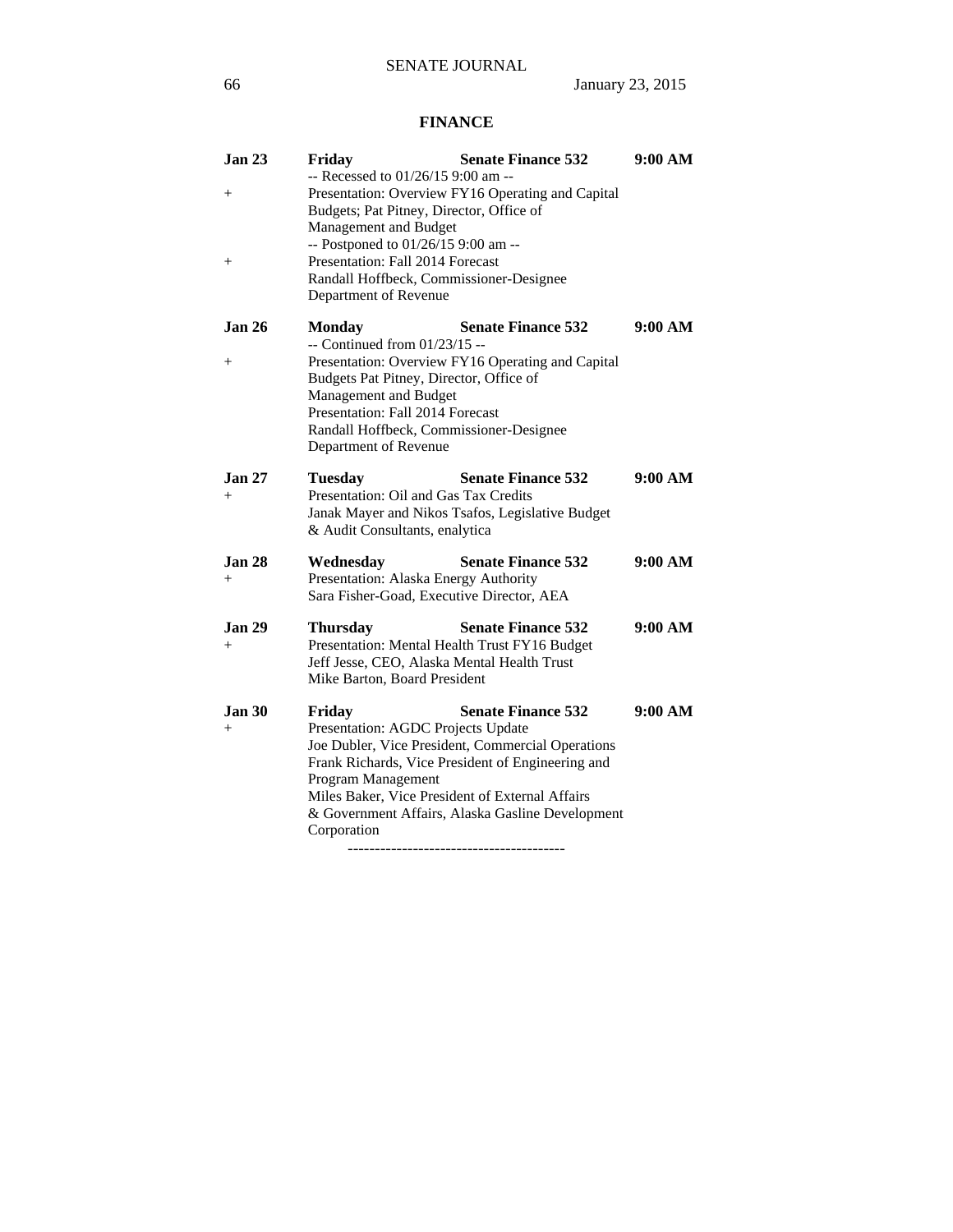# **HEALTH & SOCIAL SERVICES**

| <b>Jan 26</b>     | <b>Monday</b><br>No Meetings Scheduled | <b>Butrovich 205</b> | $1:30$ PM |
|-------------------|----------------------------------------|----------------------|-----------|
| Jan <sub>28</sub> | Wednesday<br>No Meetings Scheduled     | <b>Butrovich 205</b> | $1:30$ PM |
| Jan 30            | Friday<br>No Meetings Scheduled        | <b>Butrovich 205</b> | $1:30$ PM |
|                   |                                        |                      |           |

## **JUDICIARY**

| Jan <sub>26</sub> | <b>Monday</b>                                      | <b>Butrovich 205</b> | $1:00$ PM |
|-------------------|----------------------------------------------------|----------------------|-----------|
|                   | -- Testimony <invitation only=""> --</invitation>  |                      |           |
|                   | Joint with House Judiciary                         |                      |           |
| SB 30<br>$+$      | MARIJUANA REG;CONT. SUBST;CRIMES;DEFENSES          |                      |           |
|                   |                                                    |                      |           |
| <b>Jan 28</b>     | Wednesday                                          | Beltz 105 (tsbldg)   | $1:30$ PM |
|                   | -- Testimony <invitation only=""> --</invitation>  |                      |           |
|                   | += SB 30 MARIJUANA REG;CONT. SUBST;CRIMES;DEFENSES |                      |           |
|                   |                                                    |                      |           |
| <b>Jan 30</b>     | Friday                                             | Beltz 105 (tsbldg)   | 1:30 PM   |
|                   | -- Public Testimony --                             |                      |           |
|                   | += SB 30 MARIJUANA REG;CONT. SUBST;CRIMES;DEFENSES |                      |           |
|                   |                                                    |                      |           |

## **LABOR & COMMERCE**

| <b>Jan 27</b> | <b>Tuesday</b>                            | Beltz 105 (tsbldg)                            | 1:30 PM |
|---------------|-------------------------------------------|-----------------------------------------------|---------|
| $+$           | Overview: Department of Administration    |                                               |         |
|               | Commissioner Sheldon Fischer              |                                               |         |
|               |                                           | Overview: Department of Commerce, Community & |         |
|               | Economic Development                      |                                               |         |
|               | <b>Commissioner Fred Parady</b>           |                                               |         |
| <b>Jan 29</b> | <b>Thursday</b>                           | Beltz 105 (tsbldg)                            | 1:30 PM |
| $+$           | Overview: Department of Labor & Workforce |                                               |         |
|               | Development                               |                                               |         |
|               | Commissioner Heidi Drygas                 |                                               |         |

----------------------------------------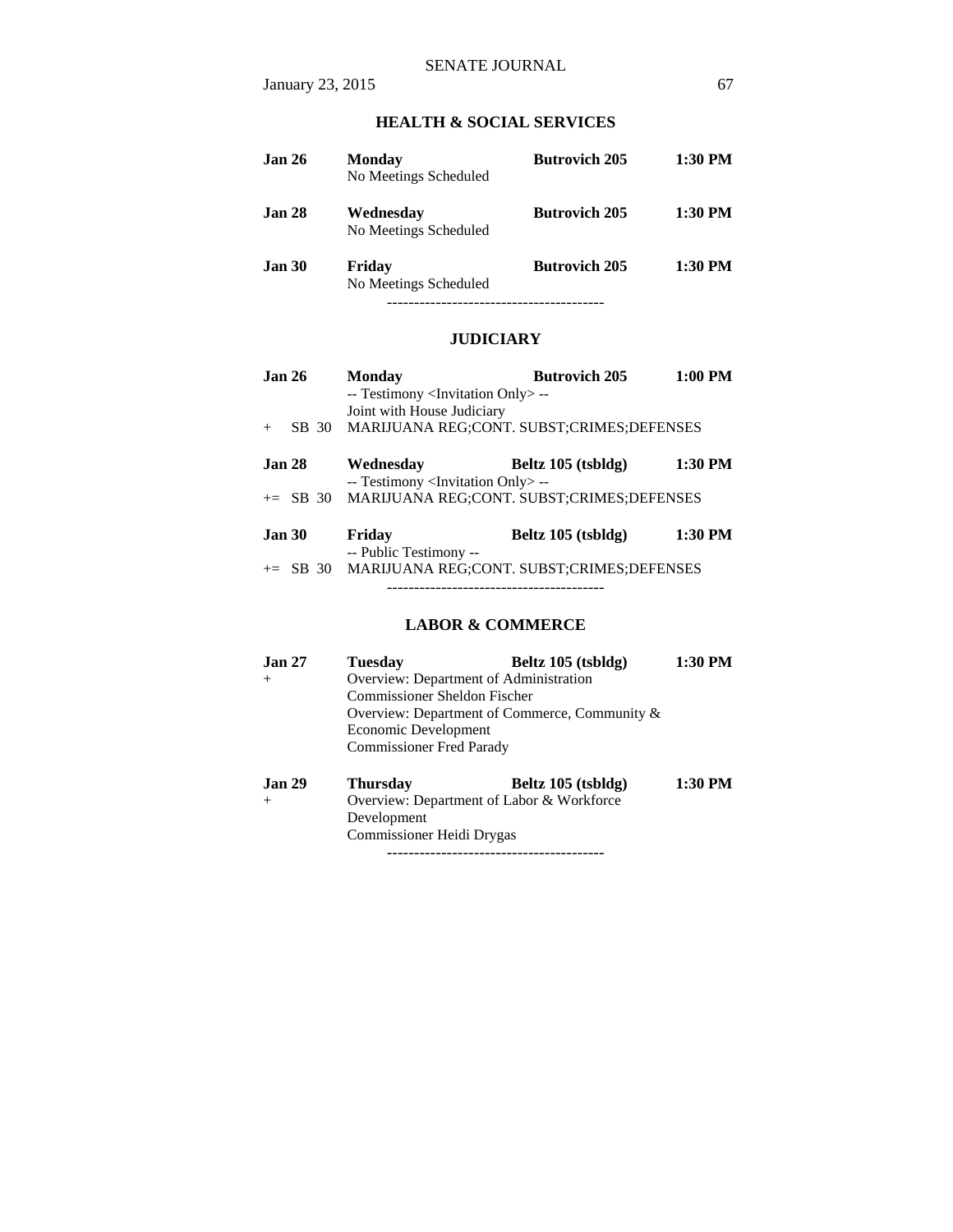# **RESOURCES**

| Jan <sub>23</sub>        | Friday<br>Coordinator<br>-- Testimony <invitation only=""> --</invitation>               | <b>Butrovich 205</b><br>Update from the Office of the Federal Pipeline  | 3:30 PM |
|--------------------------|------------------------------------------------------------------------------------------|-------------------------------------------------------------------------|---------|
| Jan <sub>26</sub><br>$+$ | Monday<br>Agencies<br>-- Testimony <invitation only=""> --</invitation>                  | <b>Butrovich 205</b><br>Overview on Confidentiality Procedures in State | 3:30 PM |
| Jan <sub>28</sub><br>$+$ | Wednesdav<br>enalytica<br>-- Testimony <invitation only=""> --</invitation>              | <b>Butrovich 205</b><br>Overview on Status of Alaska LNG Project by     | 3:30 PM |
| <b>Jan 30</b><br>$+$     | Friday<br>Alaska LNG Project Update<br>-- Testimony <invitation only=""> --</invitation> | <b>Butrovich 205</b>                                                    | 3:30 PM |

# **STATE AFFAIRS**

| <b>Jan 27</b> | Tuesdav                                                 | <b>Butrovich 205</b> | 9:00 AM |
|---------------|---------------------------------------------------------|----------------------|---------|
| $^{+}$        | <b>Presentation by Executive Branch Representatives</b> |                      |         |
|               | Marijuana Ballot Measure - Discussion of                |                      |         |
|               | Implementation / Administration Perspective             |                      |         |
|               | - Department of Revenue                                 |                      |         |
|               | - Department of Public Safety                           |                      |         |
|               | - Department of Law                                     |                      |         |
|               | - Department of Commerce, Community, and                |                      |         |
|               | Economic Development, Alcoholic Beverage Control        |                      |         |
|               | <b>Board</b>                                            |                      |         |
|               | - Department of Environmental Conservation              |                      |         |
|               | Marijuana Ballot Measure: Alaska Mental Heath           |                      |         |
|               | <b>Trust Authority Perspective</b>                      |                      |         |
|               | - Jeff Jessee, Alaska Mental Health Trust               |                      |         |
|               | Authority                                               |                      |         |
|               |                                                         |                      |         |